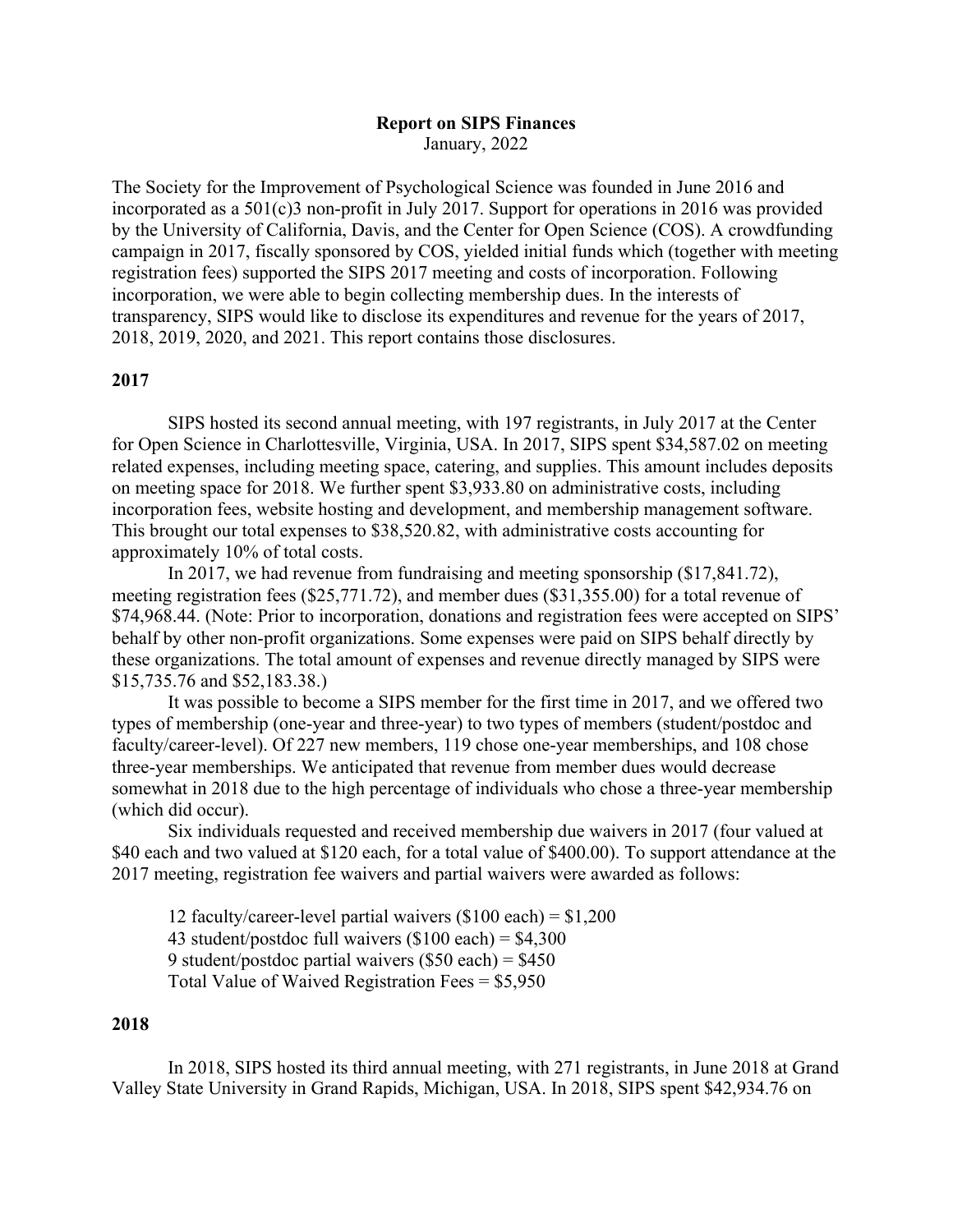meeting related expenses, including meeting space, catering, and supplies. This amount includes deposits on meeting space for 2019. We further spent \$5,931.55 on administrative costs, including tax preparation, website hosting and development, and membership management software. Finally, we spent \$10,430.97 on student/postdoc support to attend the SIPS 2018 meeting (\$10,005.97), as well as to subsidize student registration for a SIPS' hosted preconference at the Society for Personality and Social Psychology (SPSP) annual meeting (\$425.00). This brought our total expenditures for 2018 to \$59,297.28, with administrative costs again representing about 10% of total expenditures.

In 2018, we had revenue from fundraising and meeting sponsorship (\$14,831.54), meeting registration fees (\$36,890.00), and member dues (\$28,795.00). Meeting registration fees include amounts for the 2018 meeting (\$23,950.00) and the 2019 meeting (\$10,955.00). Member dues included 216 new one-year members, 49 new three-year members, and 62 member renewals. The total amount of 2018 revenue was \$80,516.54.

SIPS additionally awarded thirty-three membership fee waivers (30 at \$40 each plus 3 at \$120 each, for a total value of \$1,560.00).

### **2019**

In 2019, SIPS hosted its fourth annual meeting, its first in Europe. There were 521 registrants for the July 2019 meeting at Engels Meeting and Convention Center in Rotterdam, The Netherlands. In 2019, SIPS spent \$59,722.12 on meeting related expenses, including meeting space, catering, and supplies. We also spent an additional \$2,983.52 on deposits for meeting space for 2020. We further spent \$8,817.37 on administrative costs, including tax preparation, website hosting and development, membership management software, and credit card transaction fees. Finally, we spent \$11,400.00 on grants, including travel grants for students/postdocs to attend the SIPS 2019 meeting (\$8,400.00), family care grants (\$1,200.00), and subsidies for student registration for SIPS' sponsored preconferences at the SPSP and Cognitive Development Society 2019 annual meetings (\$1,800.00). This brought our total expenditures for 2019 to \$82,923.01, with administrative costs representing 10.6% of total expenditures.

In 2019, we had revenue from fundraising and donations (\$7,815.66), meeting sponsorship (\$7,644.50), meeting registration fees (\$104,195.00), and member dues (\$35,960.00). Meeting registration fees include amounts for the 2019 meeting (\$68,625.00) and the 2020 meeting (\$35,570.00). Member dues included 268 new one-year members, 52 new three-years members, and 132 member renewals. The total amount of 2019 revenue was \$156,265.16.

SIPS additionally awarded twenty-seven membership fee waivers (20 at \$40 each plus 7 at \$120 each, for a total value of \$1640.00).

## **2020**

In 2020, SIPS spent \$1,072.29 on meeting expenses (digital meeting services). We also spent an additional \$4,987.07 on administrative costs, including tax preparation, website hosting and development, membership management software, and credit card transaction fees. We spent \$1,137.15 on grants, including travel grants for students/postdocs who incurred non-refundable travel costs to the SIPS 2020 meeting. For the first time in 2020, SIPS had expenses related to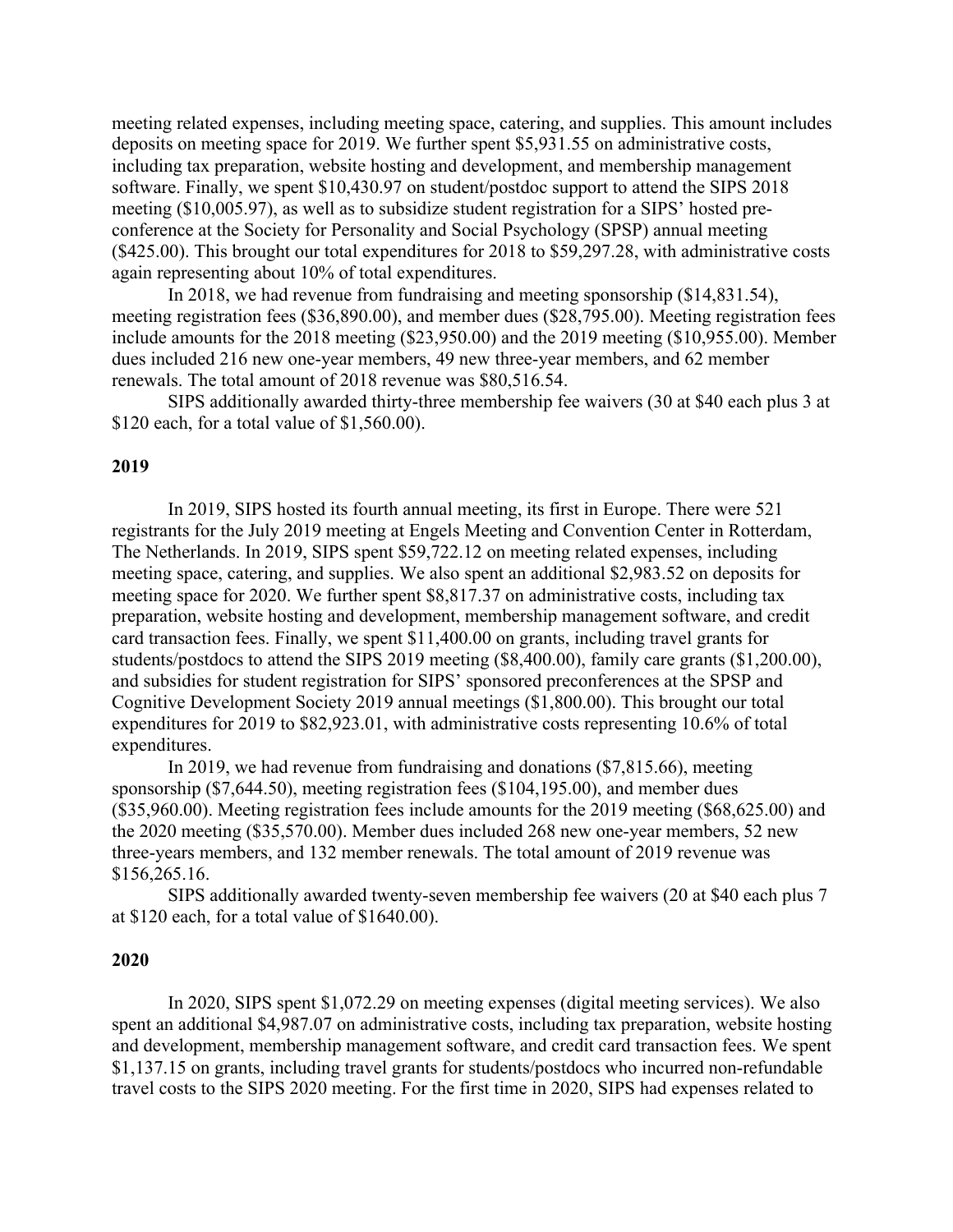the support of our preprint service, PsyArXiv. We paid \$11,499.00 to the Center for Open Science, for hosting the service. This brought our total expenditures for 2020 to \$18,695.51, with administrative costs representing 26.7% of total expenditures.

In 2020, the SIPS annual meeting was held fully online due to the COVID-19 pandemic. The decision to cancel was made in March 2020, and at that time, individuals who had already registered for the in-person meeting were given the choice between a refund of conference registration fees or the opportunity to donate those fees to the society. Of \$35,570 registration fees that were paid in 2019 for the 2020 meeting, \$30,040 was refunded to registrants and \$5,050 was donated to the society. The remaining \$480 was rolled into member dues. An additional \$9,370 in registration fees were paid in 2020, and of these fees, \$8,550 was refunded and \$820 was donated. Thus, the total loss of meeting registration fees was \$30,040 in 2020.

We fundraised \$20,661.05 for the support and maintenance of PsyArXiv from member libraries (\$19,560.00) and individual donors (\$1,101.05). Additional revenue for the support of the society came from fundraising and donations (\$7,561.91), meeting sponsorship (\$3,500.00), and member dues (\$29,230.00). Member dues included 83 new one-year members, 15 new threeyears members, and 175 member renewals. The total amount of 2020 revenue was \$30,912.96 (including losses due to conference fee refunds).

SIPS additionally awarded twenty-five membership fee waivers (22 at \$40 each plus 3 at \$120 each, for a total value of \$1240.00).

## **2021**

In 2021, SIPS spent \$1,042.27 on meeting expenses (digital meeting services). We also spent an additional \$6,512.84 on administrative costs, including tax preparation, website hosting and development, membership management software, and credit card transaction fees. We spent \$2,715.41 on grants, including grants associated with the SIPS 2021 meeting (care grants, internet grants, and small meeting grants), as well as student registration bursaries for the SIPS sponsored Society for Affective Science preconference. The 2021 expenses related to the support of our preprint service, PsyArXiv were \$17,999.00, paid to the Center for Open Science for technical hosting. This brought our total expenditures for 2021 to \$28,269.52, with administrative costs representing 23.0% of total expenditures.

In 2021, we had revenue from donations (\$2,336.40), PsyArXiv memberships and fundraising (\$30,956.49), meeting sponsorship (\$5,500.00), meeting registration fees (\$17,535.00), and member dues (\$29,638.00). Meeting registration fees only include amounts for the 2021 meeting. We fundraised \$20,661.05 for the support and maintenance of PsyArXiv from member libraries (\$19,560.00) and individual donors (\$1,101.05). Additional revenue for the support of the society came from fundraising and donations (\$7,561.91), meeting sponsorship (\$3,500.00), and member dues (\$29,230.00). Member dues included 74 new one-year members, 23 new three-years members, and 189 member renewals. The total amount of 2021 revenue was \$85,965.89.

SIPS additionally awarded twenty-nine membership fee waivers (24 at \$40 each plus 5 at \$120 each, for a total value of \$1560.00). An additional five members received a discounted membership (five individuals at \$10 each) as a survey incentive.

#### **Meeting Cost Comparisons (2017-2021)**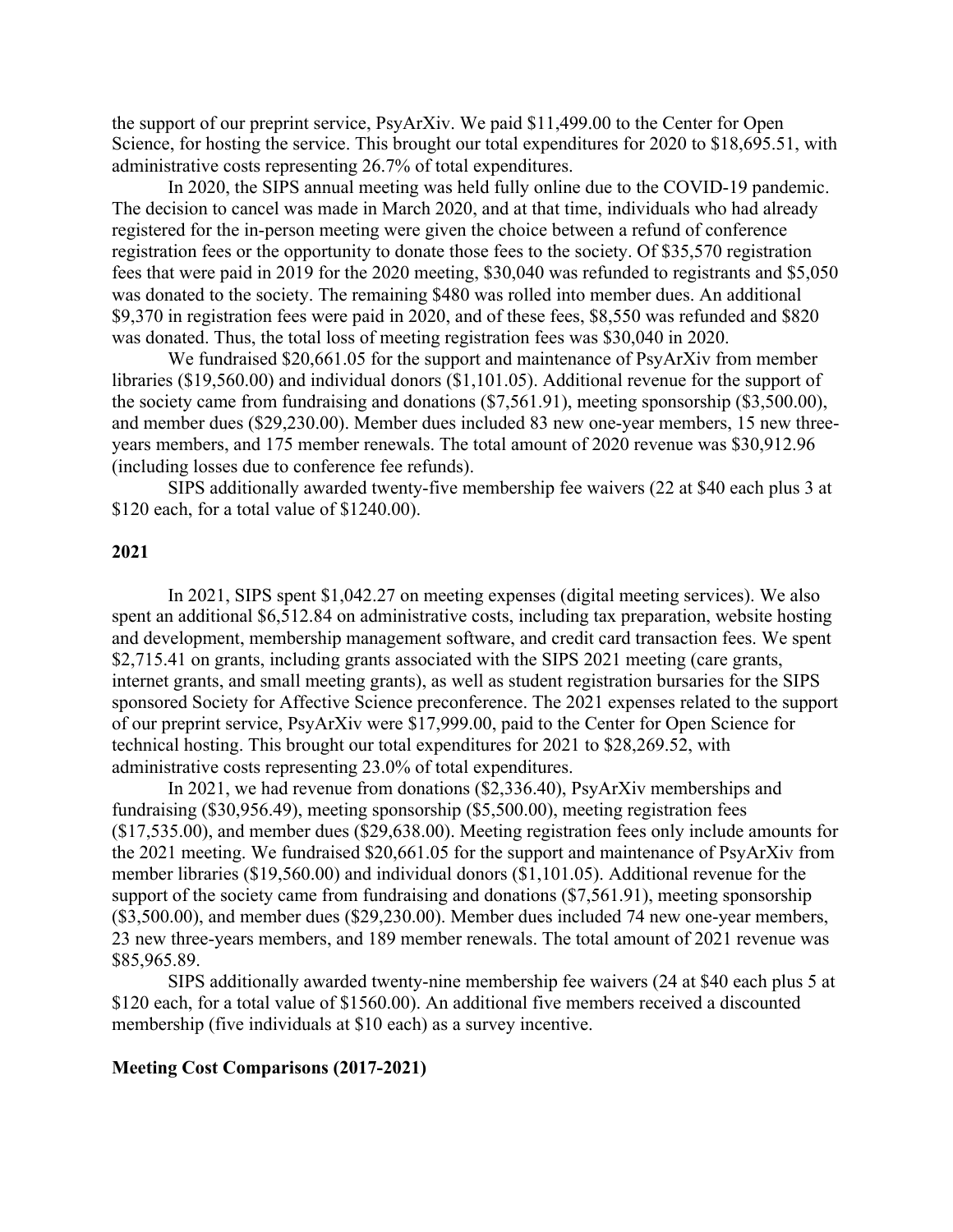We estimate that the cost per person for the 2017 meeting was \$167.56. The registration fees that were charged for attendance ranged from \$200 (early) to \$300 (on-site) for faculty/career-level attendees, but just \$100 (early) to \$200 (on-site) for student/postdoc attendees. As noted above, registration was fully or partially waived for 66 attendees. The costs of the meeting exceeded revenue from registration fees and meeting sponsorship for a total loss of \$5,821.97. These costs were ultimately covered by donations from the late 2016 to early 2017 Crowdrise fundraising campaign.

By contrast, the cost per person for the 2018 meeting was approximately \$108.47. This was due in part to less expensive facilities and catering in Grand Rapids, but also due to efficiencies from having a larger number of attendees. We charged \$125 (early) to \$175 (regular) for faculty/career-level member attendees, but just \$25 (early) to \$50 (regular) for student/postdoc member attendees. Membership dues were \$120 and \$40, bringing the total costs to \$245 to \$295 (faculty/career-level members) and \$65 to \$90 (student/postdoc members). The costs for nonmembers were \$100 (student/postdoc) and ranged from \$250 to \$400 (faculty/career-level). Instead of giving waivers for registration fees, we awarded \$400 travel scholarships to 25 student and postdoc members of SIPS (total cost \$10,014.95). The costs of the meeting exceeded revenue from registration fees, meeting sponsorship, travel fund donations, and t-shirt sales for a total loss of \$8,275.89. Member dues were used to cover these excess costs.

The cost per person for the 2019 meeting was approximately \$143.24. Space and food costs were higher in 2019 than in 2018, but due to efficiencies from having a larger number of attendees, per person costs were less than 2017. We charged \$200 (early) to \$250 (regular) for faculty/career-level member attendees, but \$85 (early) to \$105 (regular) for student/postdoc member attendees. Membership dues were \$120 and \$40, bringing the total costs to \$320 to \$370 (faculty/career-level members) and \$115 to \$145 (student/postdoc members). The costs for nonmembers ranged from \$140 to \$180 (student/postdoc) and ranged from \$340 to \$410 (faculty/career-level). We awarded \$400 travel scholarships to 21 student and postdoc members, along with four \$300 family care grants (total cost \$9,756.85). The revenue from the meeting (registration fees, meeting sponsorship, travel fund donations, and t-shirt sales) exceeded costs (space, food, travel grants, supplies) for a total gain of \$9,245.70 (excluding credit card swipe fees of \$2,832.83).

In 2020, we did not charge registration fees for the virtual meeting, and we refunded the majority of fees paid in 2019 for the (canceled) in-person meeting. The cost per person for the 2020 meeting was approximately \$0.90 (includes only digital meeting services). However, we also incurred a loss of \$30,040.00 in refunded registration fees. We also awarded three travel grants for individuals with nonrefundable travel plans (\$1,137.15). The revenue from the meeting (meeting sponsorship, travel fund donations) did not cover the costs (digital meeting services, travel grants, and refunded registration fees) for a total loss of \$26,612.29 (excludes credit card swipe fees). Member dues were used to cover these excess costs.

The cost per person for the 2021 meeting was approximately \$1.03 (including only digital meeting services). We charged \$10 (early), \$20 (late), \$50 (plus early), and \$100 (plus late) for faculty/career-level member attendees, and \$5 (early) to \$10 (late) for student/postdoc member attendees. Membership dues were \$120 and \$40, bringing total costs to \$130-\$220 (faculty/career-level members) and \$45-\$55 (student/postdoc members). The costs for nonmembers ranged from \$15-\$30 (students/postdocs) and \$25-\$50 (faculty/career-level). There were 283 faculty/career-level registrants and 573 student/postdoc registrants. An additional 156 individuals received fee waivers to attend to conference free of charge. We also awarded